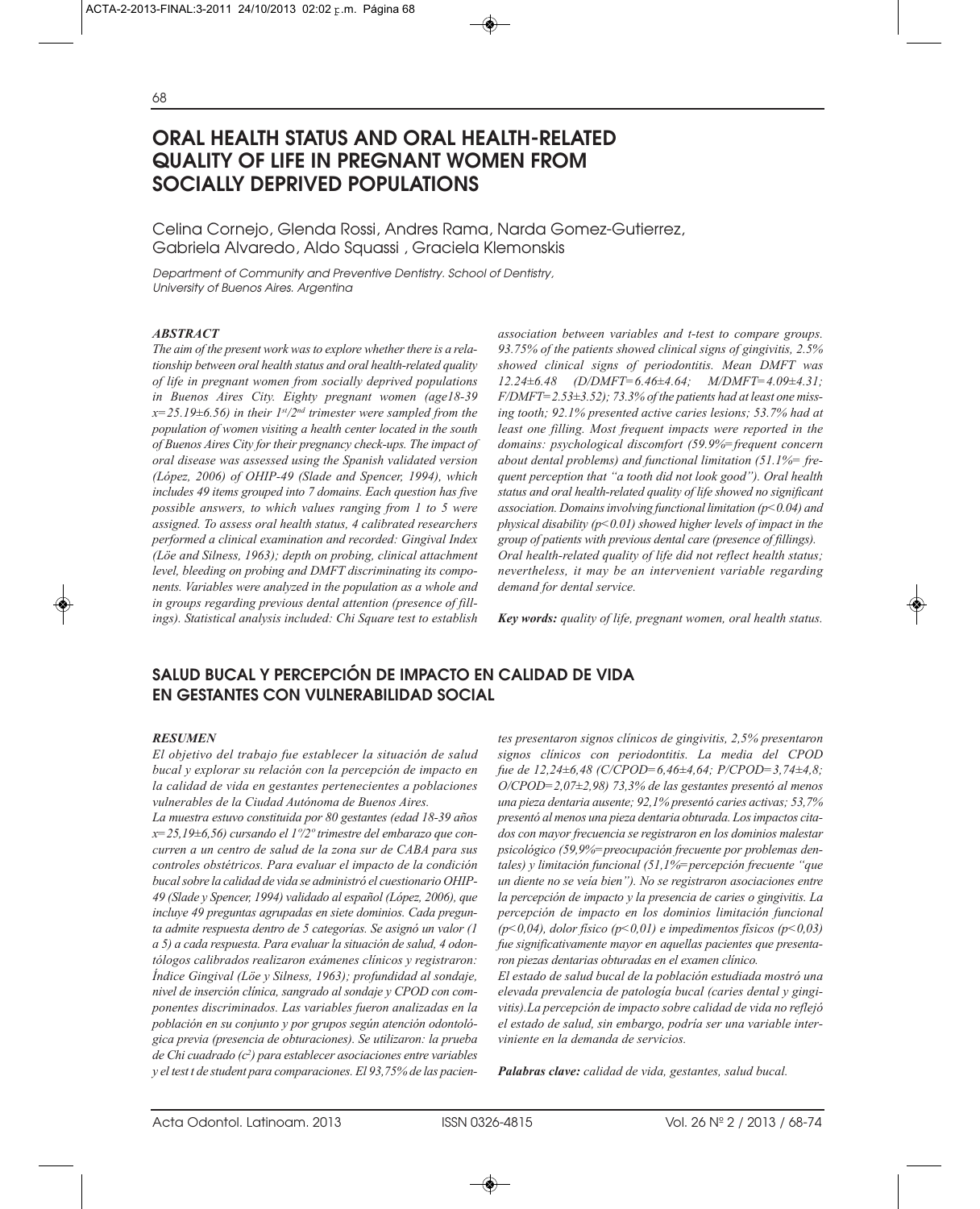# **INTRODUCTION**

Pregnancy is a period during which the body undergoes major physiological changes, which may be associated to the onset of alterations in oral health status. However, pregnancy alone does not cause disease. Disease is influenced by behavioural factors related to lifestyle, quality of life and environment, which, in association with biological factors, condition the onset and worsening of oral diseases. Changes in the oral cavity associated to pregnancy include alterations affecting soft and hard tissues. Epidemiological studies report an increase in gingivitis in pregnant women and worsening of clinical signs. A series of extrinsic and intrinsic changes take place during pregnancy, including changes in diet, hormonal and microbiological changes, and alterations in the immune response, making pregnant women more vulnerable to periodontal disease and dental caries.<sup>1</sup> Untreated oral health problems may compromise the general health of mother and child. Extensive epidemiological surveys have concluded that over 50% of pregnant women have oral health problems, and at the same time, make little use of either medical or dental health services<sup>2</sup>.

Social deprival is associated to people's biological and psychological characteristics, social and environmental conditions, life cycle, family structure and functionality, affecting people's lives in terms of possibilities and opportunities. In socially deprived settings, maternity faces particularly fragile conditions<sup>3</sup>.

Oral diseases are not usually fatal, nevertheless mouth/tooth pain, problems with eating, chewing, smiling and social relationships due to teeth or mouth problems tend to have a substantial effect on individual wellbeing<sup>4</sup>. The WHO defined quality of life as an individual's perception of their position in life in the context of the socio-cultural and value systems in which they live, in relation to their goals, expectations, standards and concerns, which are interrelated to each other in a complex way and to physical health, psychological state, degree of Independence, social relationships and religious beliefs<sup>5</sup>.

Oral health is an important mediator in quality of life, particularly regarding its psychological component<sup>6</sup>, which is why indicators have been created for specific use in dentistry. These types of indicators of oral health-related quality of life enable estimation of the social and functional

impact of oral diseases, translation of findings into objective clinical measures and assessment of the effectiveness of dental treatments, which are all useful measurements for improving the quality of health services<sup>7,8</sup>.

Quality of life4 is a concept linked to subjectivity, to the way each subject perceives and defines his/her own wellbeing. DeBoer <sup>9</sup> refers to the study of health-related quality of life as the assessment of the "effects of a disease and its treatment on patients' lives". It may influence individual behaviour and social practices, which may increase or reduce exposure to risk factors and influence whether the patient seeks healthcare, and is thus a variable affecting the health-disease-care process.

The aims of this study were to determine oral health status and explore its relationship with perception of impact on quality of life in pregnant women from socially deprived populations in Buenos Aires City.

#### **MATERIALS AND METHODS**

A cross-sectional study was performed over one year on pregnant women 18 years old or over who visited Health Centre number 9 in La Boca neighbourhood, Buenos Aires City, for their prenatal checkups. The study was approved by the Ethics Committee of the School of Dentistry of Buenos Aires University.

The sample included 80 pregnant women 18 to 39 years old ( $x=25.19\pm6.56$ ) who were in the  $1<sup>st</sup>/2<sup>nd</sup>$ trimester of pregnancy. The sample number is equivalent to 40% of the pregnant women who were attended to during the period. Patient participation in the study was voluntary after signing a written informed consent.

The following procedure was used to select the sample. Firstly, a socially deprived area was selected<sup>10</sup> – La Boca neighbourhood, one of the 5 most socially deprived neighbourhoods in Buenos Aires City.

The area's reference health centre (CESAC  $N^{\circ}$  9) was selected according to the quality of its monitoring of the population in its catchment area.

The pregnant women were included consecutively until the sample size was attained.

With regard to the representativeness of the sample selected, the graphs show that compared to the population of pregnant women who seek healthcare, there was no statistically significant difference in terms of age distribution or migrant condition (Fig. 1).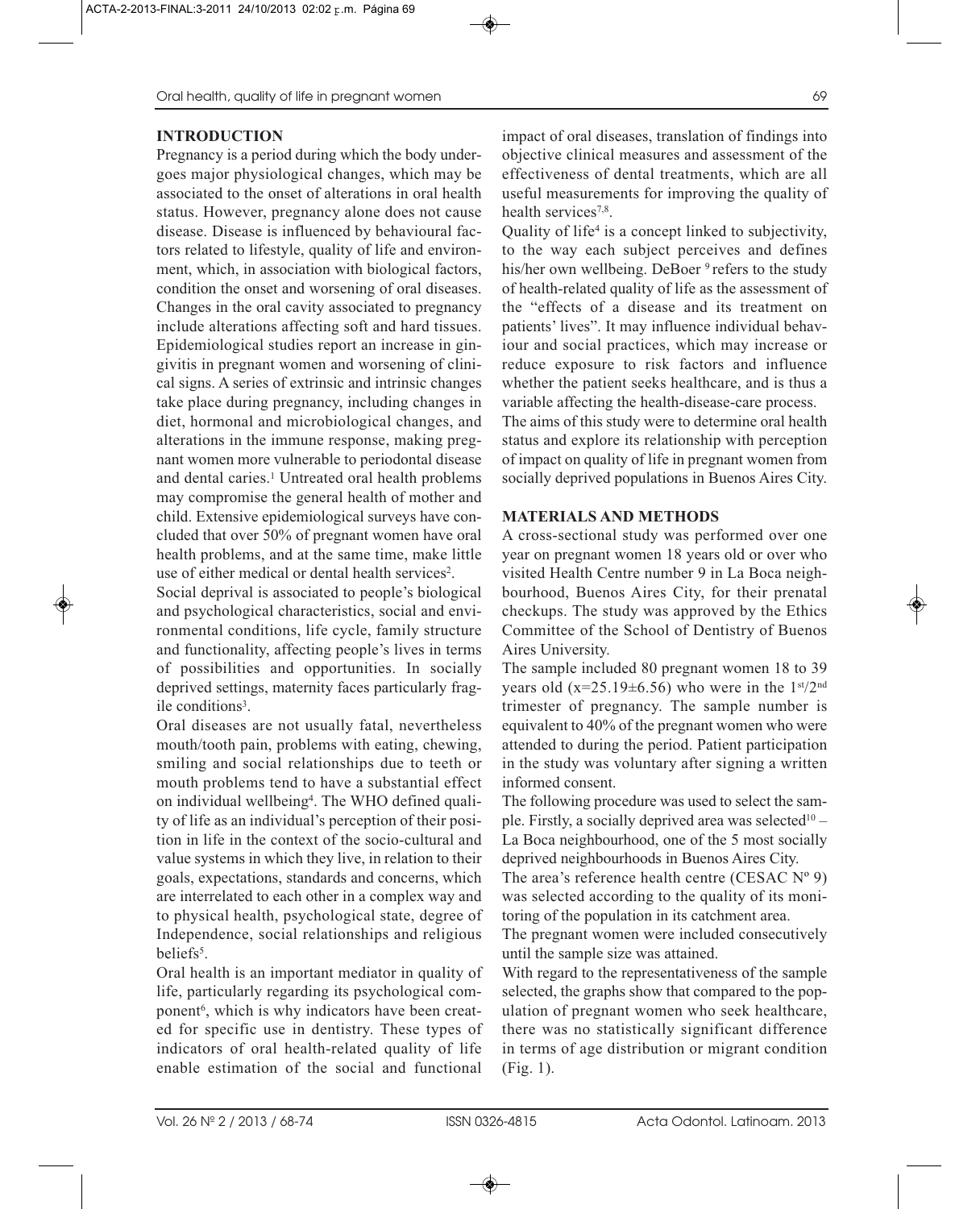

*Fig. 1: Sample Features regarding migrant condition and age compared to population characteristics. (Data source: Las embarazadas en los centros de salud y el plan médico de cabecera. Informe de las personas atendidas en el año 2008. Estadísticas para la salud departamento de análisis estadístico, Ciudad Aut. De Buenos Aires).*

Four calibrated dentists performed clinical examinations and recorded the following indicators in order to establish the oral health status of the pregnant women:

*a) Gingival-periodontal condition*: Loë-Silness Gingival Index<sup>11</sup>, probing depth, clinical attachment level and bleeding on probing, considering 8 sites per tooth. No radiographic study was performed.

To define presence of gingivitis in individuals, the criteria established by the *International Workshop for a Classification of Periodontal Diseases and Conditions, 1999*<sup>12</sup> were used: presence of clinical signs of inflammation ( $GI \ge 1$ ) associated to bleeding on probing at least one site with clinical attachment level  $\leq 2$ .

Presence of periodontitis was considered for individuals who had 3 sites with clinical attachment  $loss > 3$  mm<sup>13</sup>.

- b) Dental condition: DMFT and DMFS, discriminating their components<sup>14</sup>.
- c) The OHIP questionnaire<sup>15</sup>, which measures people's perceptions regarding the social impact of mouth disorders on their wellbeing, was used to determine the impact of oral status on quality of life. Version OHIP-49 was used, which contains 49 questions capturing seven conceptually formulated dimensions based on Locker's theoretical model of oral health<sup>16</sup> adapted from the WHO framework for classifying impairments, disabilities and handicaps. This questionnaire was validated in Spanish by Lopez and Baelum in 199417.

Each question has 5 possible answers (never, rarely, sometimes, often and always). A score (1 to 5) was assigned to each answer.

# *Statistical processing*

The following were calculated: frequency distribution, measures of central tendency and dispersion of variables analyzed. The Chi-square test  $(c^2)$  was used to establish associations between the perception of the impact of oral health on quality of life and variables of oral health status.

The variables of oral health status which were significantly associated to the perception of impact were used as a criterion to define comparison groups. The t-test for independent samples was used to establish the significance of the comparisons.

# **RESULTS**

# *Gingival-periodontal condition*

According to the criteria established for the gingival-periodontal diagnosis, 93.75% of the patients had clinical signs compatible with a diagnosis of gingivitis; 2.5% had clinical signs compatible with a diagnosis of periodontitis.

# *Dental condition*

The mean number of teeth affected by caries (DMFT) was 12.24±6.48 (D/DMFT=6.46±4.64; M/DMFT= 3.74±4.8; F/DMFT=2.07±2.98) (Table 1).

65.8% of the pregnant women had at least one missing tooth; 92.1% had active caries; 53.7% had at least one filling.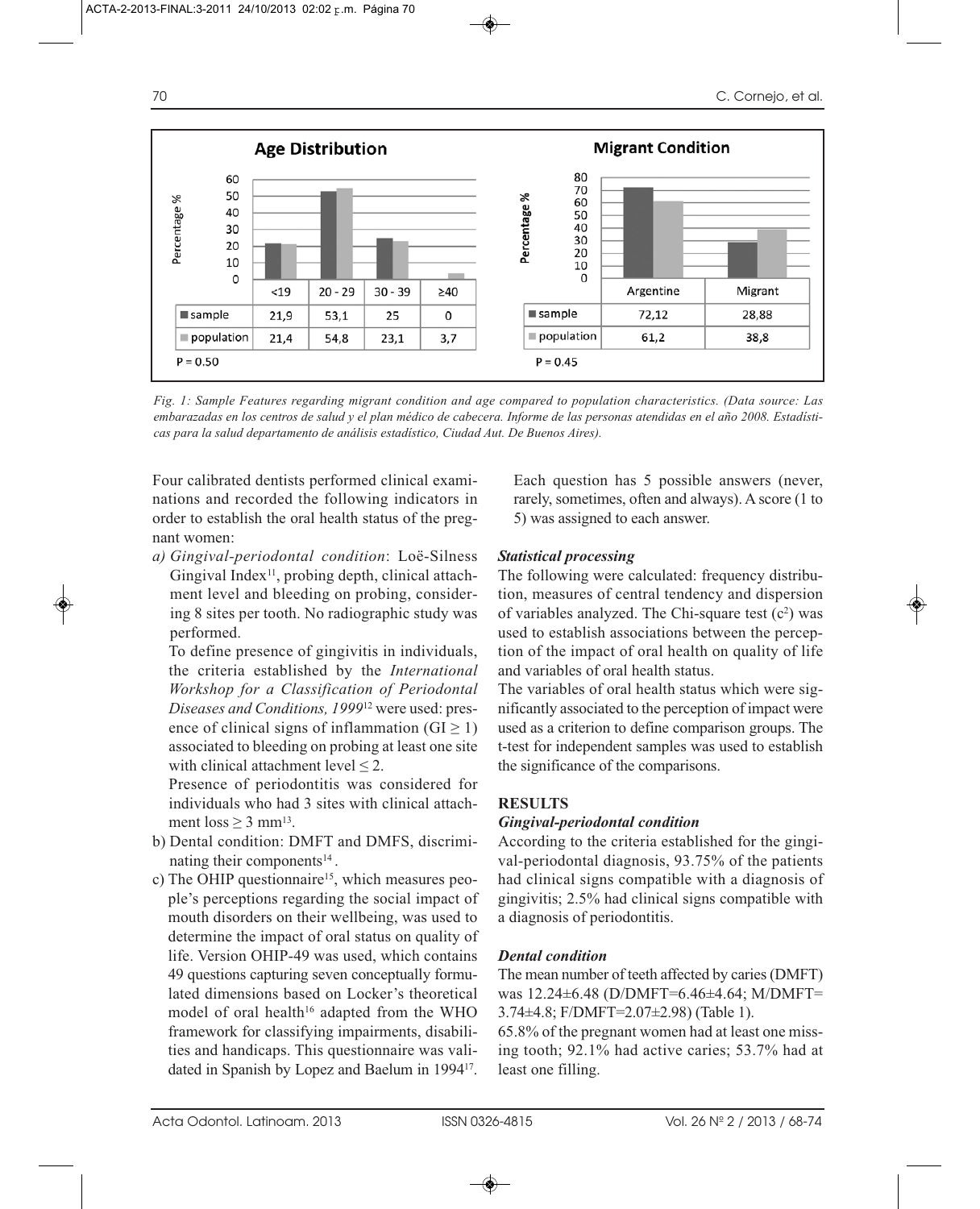|                | N  | <b>Min</b>  | <b>Max</b> | <b>Mean</b> | <b>SD</b> | <b>SE</b> |
|----------------|----|-------------|------------|-------------|-----------|-----------|
| Decayed (DMFT) | 80 | $\mathbf 0$ | 19         | 6.46        | 4.64      | 0.53      |
| Missing (DMFT) | 80 | $\mathbf 0$ | 24         | 3.74        | 4.8       | 0.54      |
| Filled (DMFT)  | 80 | $\mathbf 0$ | 16         | 2.07        | 2.98      | 0.34      |
| <b>DMFT</b>    | 80 | $\mathbf 0$ | 28         | 12.24       | 6.48      | 0.74      |
| Decayed (DMFS) | 80 | $\mathbf 0$ | 80         | 13.04       | 16.09     | 1.85      |
| Missing (DMFS) | 80 | $\mathbf 0$ | 120        | 18.68       | 24.14     | 2.77      |
| Filled (DMFS)  | 80 | $\mathbf 0$ | 80         | 4.61        | 9.95      | 1.15      |
| <b>DMFS</b>    | 80 | $\mathbf 0$ | 130        | 37.28       | 30.95     | 3.55      |

**Table 1: Dental Status: descriptive measures regarding caries experience.**

# *Perception of impact of oral health on quality of life*

The impacts mentioned most frequently were in the domains of psychological discomfort, functional limitation and physical pain (Fig. 2).

The impacts most frequently identified by the pregnant women corresponded to the following items in the questionnaire:

51.1% said they always or often "noticed that a tooth did not look good.

59.9% said they were always or often concerned about dental problems.

62.22% said that they have always or often expressed concern about their oral health. Statistically significant associations were recorded between 2 domains in the questionnaire (functional limitation  $c^2$  = 4.02  $p \leq 0.04$  and psychological discomfort  $c^2 = 6.52$  p < 0.01) 5.  $\overline{\mathbf{A}}$  $3 \overline{2}$ B Ċ Ė A D ົດ **OHIP sub-scale** D. Physical disability A. Functional limitation E. Psychological disability **B.** Physical pain F. Social disability C. Psychological disconfort G. Handicap

*Fig. 2: Oral health-related quality of life: frequency distribution of the answers to OHIP-49 questionnaire regarding its conceptual dimensions (sub-scale).*

and the presence of fillings (F component of DMFT). No statistically significant association was found between perception of the impact – in any of the domains in the questionnaire – and dental and gingival-periodontal conditions.

The comparison of indicators between the groups of pregnant women defined according to the presence of fillings (group 1 F/DMFT  $\geq$  1; group 2  $F/DMFT = 0$ ) showed statistically significant differences in the number of missing teeth  $(p<0.02)$ , which was higher in group 1, and number of decayed teeth  $(p<0.03)$ , which was higher in group 2 (Table 2). For those patients in group 1, the perception of impact was significantly greater in the domains functional limitation  $(p<0.04)$  and psychological discomfort  $(p<0.01)$  (Fig. 3).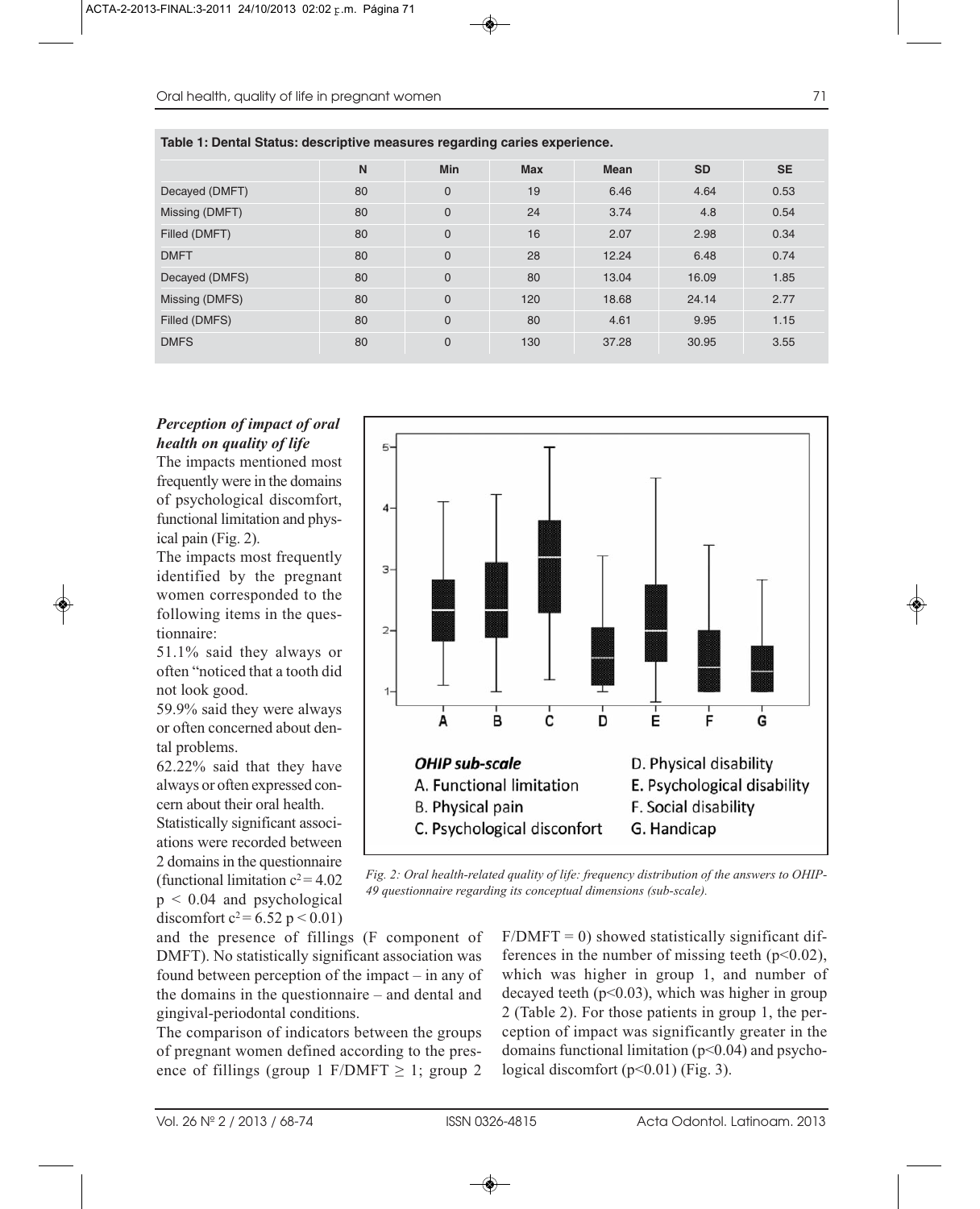

*Fig. 3: Oral health-related quality of life in groups according to restorative experience.*

| Table 2: Dental Status in groups according to<br>restorative experience. |                                                    |                                                      |            |  |  |  |  |  |
|--------------------------------------------------------------------------|----------------------------------------------------|------------------------------------------------------|------------|--|--|--|--|--|
|                                                                          | Group 1<br>F/DMFT > 1<br>$N = 43$<br>Mean $\pm$ SE | Group 2<br>$F/DMFT = 0$<br>$N = 47$<br>Mean $\pm$ SE |            |  |  |  |  |  |
| <b>DMFT</b>                                                              | $13.90 \pm 0.97$                                   | $10.03 \pm 1.07$                                     | ns         |  |  |  |  |  |
| <b>DMFS</b>                                                              | $40.80 \pm 6.28$                                   | $29.59 \pm 4.87$                                     | ns         |  |  |  |  |  |
| Missing (DMFT)                                                           | $4.78 \pm 0.73$                                    | $2.35 \pm 0.65$                                      | $p = 0.02$ |  |  |  |  |  |
| Decayed (DMFT)                                                           | $5.34 \pm 0.65$                                    | $7.68 \pm 0.84$                                      | $p = 0.03$ |  |  |  |  |  |

#### **DISCUSSION**

The health-disease-care process for the oral component of health is a complex network of factors that interact in various ways in different social groups. Thus, different groups within the same society have different disease profiles, types and frequency18. This study focused on a section of the population in an urban area, considering two criteria related to conditions of vulnerability: being a pregnant woman and being socially deprived.

The oral health status of the population studied showed high prevalence of oral pathology.

With regard to dental status in this population of pregnant women from socially deprived groups, high caries prevalence was found, which affected 92.1%. Mean number of decayed teeth was  $6.46 \pm 0.53$ . Descriptive studies performed by the same research group in 2003, about one decade ago, showed similar data for populations of pregnant women from socially deprived groups:  $6.34 \pm 0.73$  in the 1<sup>st</sup> "belt"

of Greater Buenos Aires and  $8.47 \pm 0.92$  in the southern zone of Buenos Aires City. (unpublished data) Altogether, 54.7% of the pregnant women had evidence of restorative dental care (fillings).

With regard to the gingival-periodontal health of the pregnant women, 93.75% had clinical signs of gingivitis. Although hormonal influence affects both the inflammatory response and the constitution of the biofilm, plaque is still the main etiological factor in the genesis of gingivitis, and thus, strongly associated to factors inherent to lifestyle such as hygiene practices. Prevalence of gingivalperiodontal disorders during pregnancy reported in the literature, based on clinical observation, ranges from 35% to 100% Studies such as *Ziskin*<sup>19</sup> on 416 pregnant women found that 38.9% had some form of gingivitis, *Löe*<sup>20</sup> found that 100% of the women had signs of gingival inflammation, *Arafat*<sup>21</sup> found 76.7% and *Bernard* 22 36% of moderate to mild gingivitis. The results of epidemiological studies of prevalence of gingival-periodontal diseases in individuals vary greatly<sup>23</sup>. It should be considered that in order to diagnose and classify individuals as patients with or without periodontitis, epidemiological studies on adult individuals have used a wide range of diagnostic systems. Moreover, the heterogeneity in definitions of periodontitis has a serious impact on the determination of the prevalence of periodontitis24. Thus, differences in the prevalence of gingival-periodontal diseases are probably a result of technicalities (indicators, ways of measuring and definitions of disease) rather than of any real difference in the distribution of the pathology.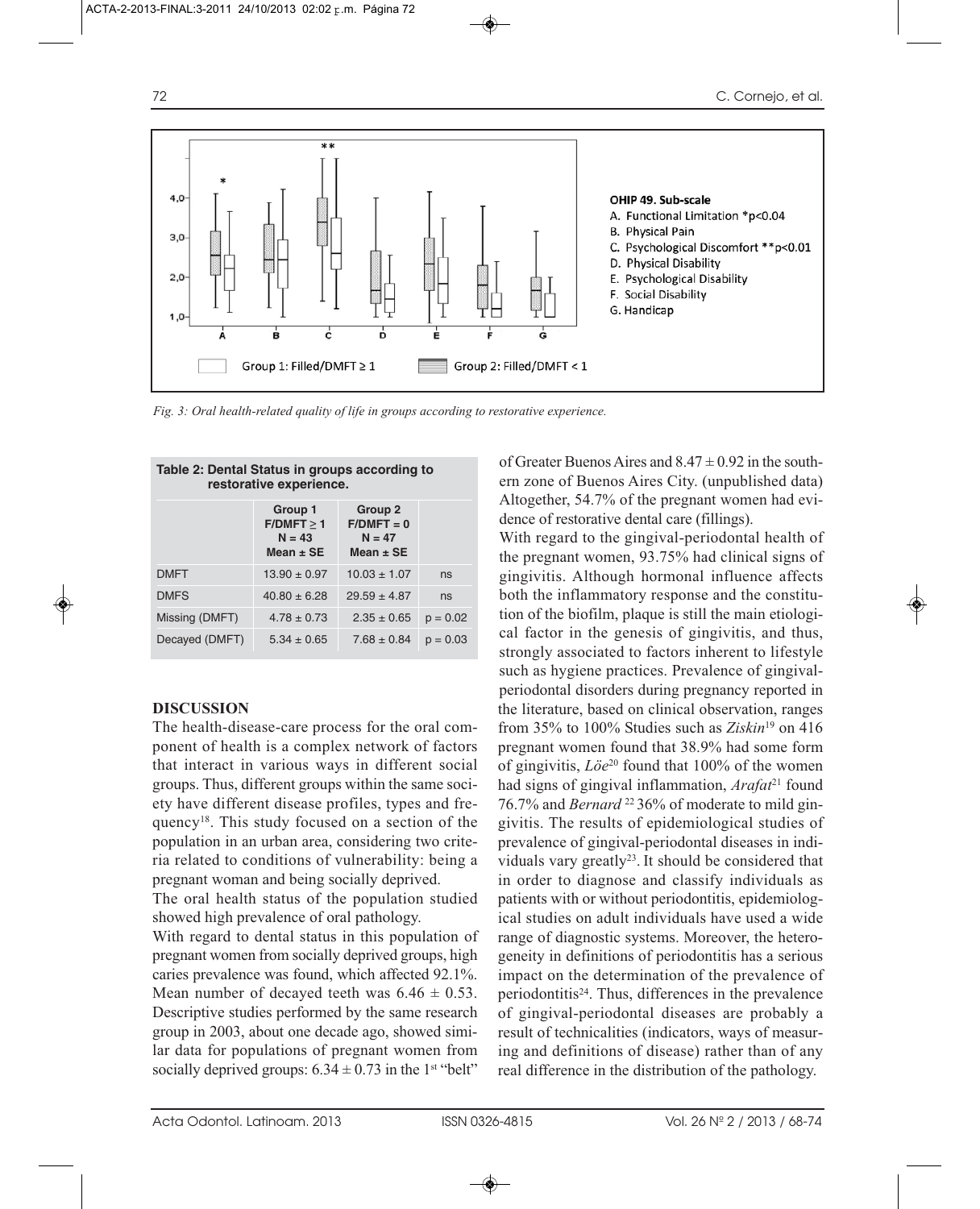Exploration of the perception of impact on quality of life showed that although a high percentage of pregnant women had oral health problems, only a lower percentage recognized impacts on their quality of life, and in turn, the perception of impact was not directly associated to the oral health situation. However, the patients with fillings expressed a higher level of perception of impact in 2 of the 7 domains in the questionnaire, even though they had a significantly lower number of teeth with active caries lesions. This study also found that the group of pregnant women with previous restorative care also had a higher number of missing teeth. This might suggest that the perception of impact may be associated to a higher demand for dental care in this group within the population.

People tend to initiate the process of care when certain symptoms appear, which are evaluated as highly justified. The decision to seek help is a process that usually begins with the perception of some discomfort or need for care and may or may not conclude with an actual healthcare visit. Perceptions of these needs are not a direct expression of the biological plane, but are mediated by a system of categories of perception, classification and attribution of meaning to bodily sensations. These are condi-

#### **ACKNOWLEDGEMENT**

This work was supported by a grant from the School of Dentistry, University of Buenos Aires ( Prof. Rodolfo Erausquin Program).

# **REFERENCES**

- 1. Rodríguez HE, López S. El embarazo. Su relación con la salud bucal. Rev Cubana Estomatol 2003; 40: e9.
- 2. Fernandez García OM, Chavez Medrano AG. Atención Odontológica en la mujer embarazada Archivos de Investigación Materno Infantil 2010 ; II(2):80-84 http://www.medigraphic. com/pdfs/imi/imi-2010/imi102g.pdf
- 3. Arcos E. Vulnerabilidad social en mujeres embarazadas de una comuna de la Región Metropolitana. Rev Med Chile 2011; 139:739-747.
- 4. Akifusa, Soh I, Hamasaki T, Takata Y, Yohida A, Fukuhara M, et al. Relationship of number of remaining teeth to health- related quality of life in community-dwelling elderly. Gerodontology 2005;22:91-97.
- 5. WHO. Study Protocol for the World Health Organization. Development of a Quality of Life Assessment Instrument (WHOQoL). Qual Life Res 1993;2:153-159.
- 6. Mariño R, Schofield M, Wright C, Calache H, MinichieloV. Self-reported and clinically determined oral health status

tioned by links to the health system and the threshold of perception of bodily sensations, both in direct relationship to the objective conditions of people's lives $25$ .

Becoming diseased, attending to and preventing disease should be viewed not only as processes whose definition is based on certain specific, specialized professions and institutions, but also as social facts regarding which social groups need to build actions, techniques and ideologies, part of which are professionally organized. Both the complaints and the responses to them are structural processes in the whole system and social group, and consequently, these systems and social groups will not only generate representations and practices, but will also build a structure of knowledge for facing, living with, resolving, and, if possible, eradicating the complaints<sup>26</sup>.

#### **CONCLUSION**

The oral health status of the population studied showed high prevalence of oral pathology (dental caries and gingivitis). The perception of impact on quality of life did not reflect the health status of pregnant women; nevertheless, it could be an intervening variable in the demand for services.

#### **CORRESPONDENCE**

Dr.Graciela Liliana Klemonskis Cátedra de Odontología Preventiva y Comunitaria, Facultad de Odontología, Universidad de Buenos Aires. Marcelo T. de Alvear 2142 Piso 5 Sector B. graklemo@gmail.com

predictors for quality of life in dentate older migrant adults. Community Dent Oral Epidemiol 2008;36:85-94.

- 7. Slade GD. Measuring oral health and quality of life. North Carolina: University of North Carolina; 1997. URL:http://www. adelaide.edu.au/arcpoh/downloads/publications/reports/miscellaneous/measuring-oral-health-and-quality-of-life.pdf
- 8. Nieto-Múnera J, Abad-Mateo MA, Esteban-Albert M, Tejerina-Arreal M. Psicología para ciencias de la salud: estudio del comportamiento humano ante la enfermedad. Madrid: McGraw-Hill Interamericana 2004;156-158.
- 9. DeBoer JB, Van Dam FS, Sprangers MAG. Health-related-quality-of-life evaluation in HIV-infected patients. Pharmacoeconomics 1995;8:291-304.
- 10. Con M, Susini S, Catalá S, Quinteros S. Índice De Vulnerabilidad Social (IVS). Informes Temáticos De La Dirección De Investigación y Estadística Del Ministerio De Educación Del GCBA. Documento metodológico. 2011. URL: http://www.buenosaires.gob.ar/areas/educacion/dirinv/pdf/ indice\_vulnerabilidad\_social.pdf.